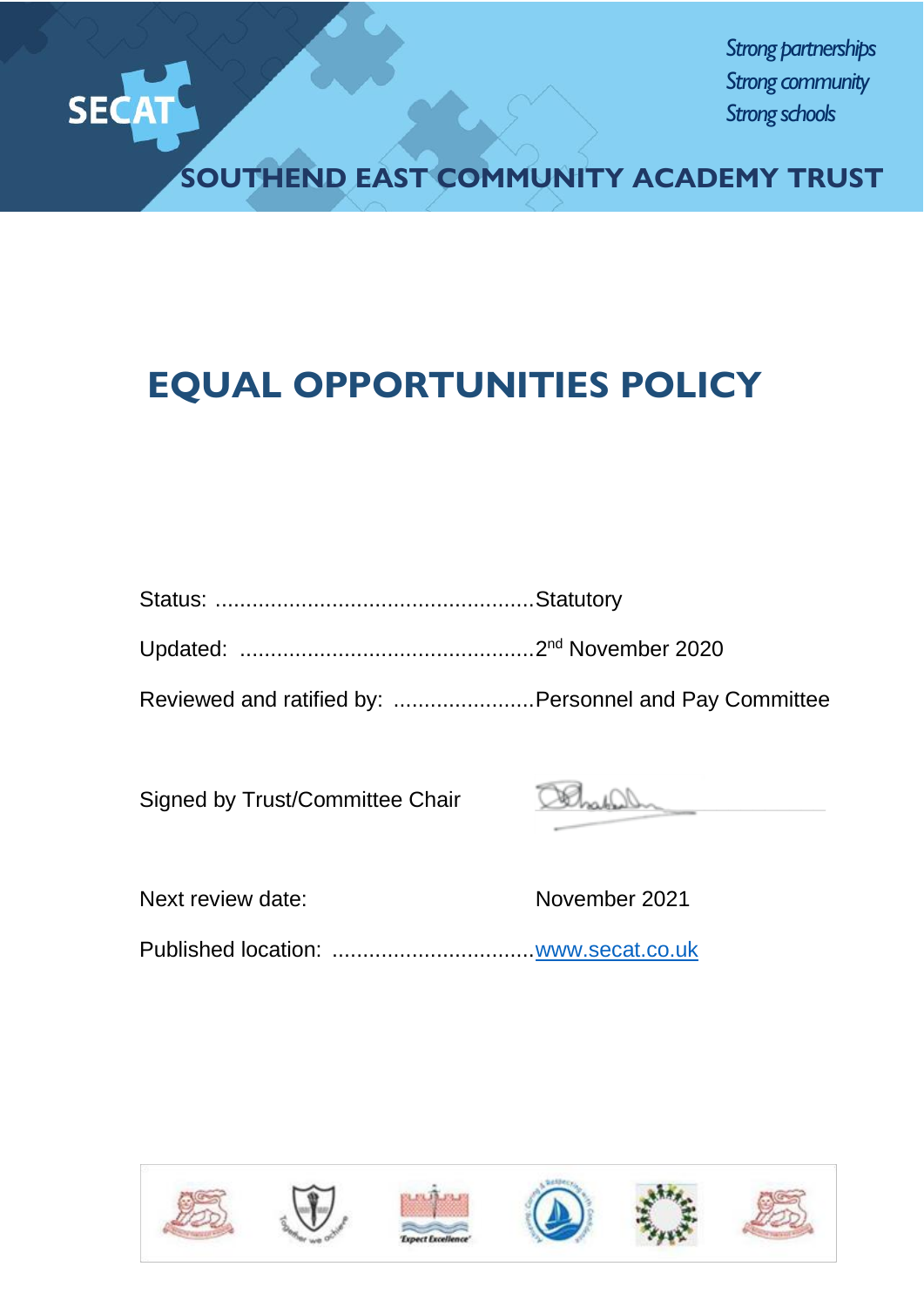# **Contents**

| 1.               |                                                                   |  |
|------------------|-------------------------------------------------------------------|--|
| 2.               |                                                                   |  |
| 3.               |                                                                   |  |
|                  |                                                                   |  |
|                  |                                                                   |  |
|                  |                                                                   |  |
|                  |                                                                   |  |
|                  |                                                                   |  |
|                  |                                                                   |  |
|                  |                                                                   |  |
| $\overline{4}$ . |                                                                   |  |
| 5.               |                                                                   |  |
| 6.               | Customer, suppliers and other people not employed by the Trust  6 |  |
| 7.               |                                                                   |  |
| 8.               |                                                                   |  |
|                  |                                                                   |  |
|                  |                                                                   |  |
| 9.               |                                                                   |  |
| 10.              |                                                                   |  |
| 11.              |                                                                   |  |
| 12.              |                                                                   |  |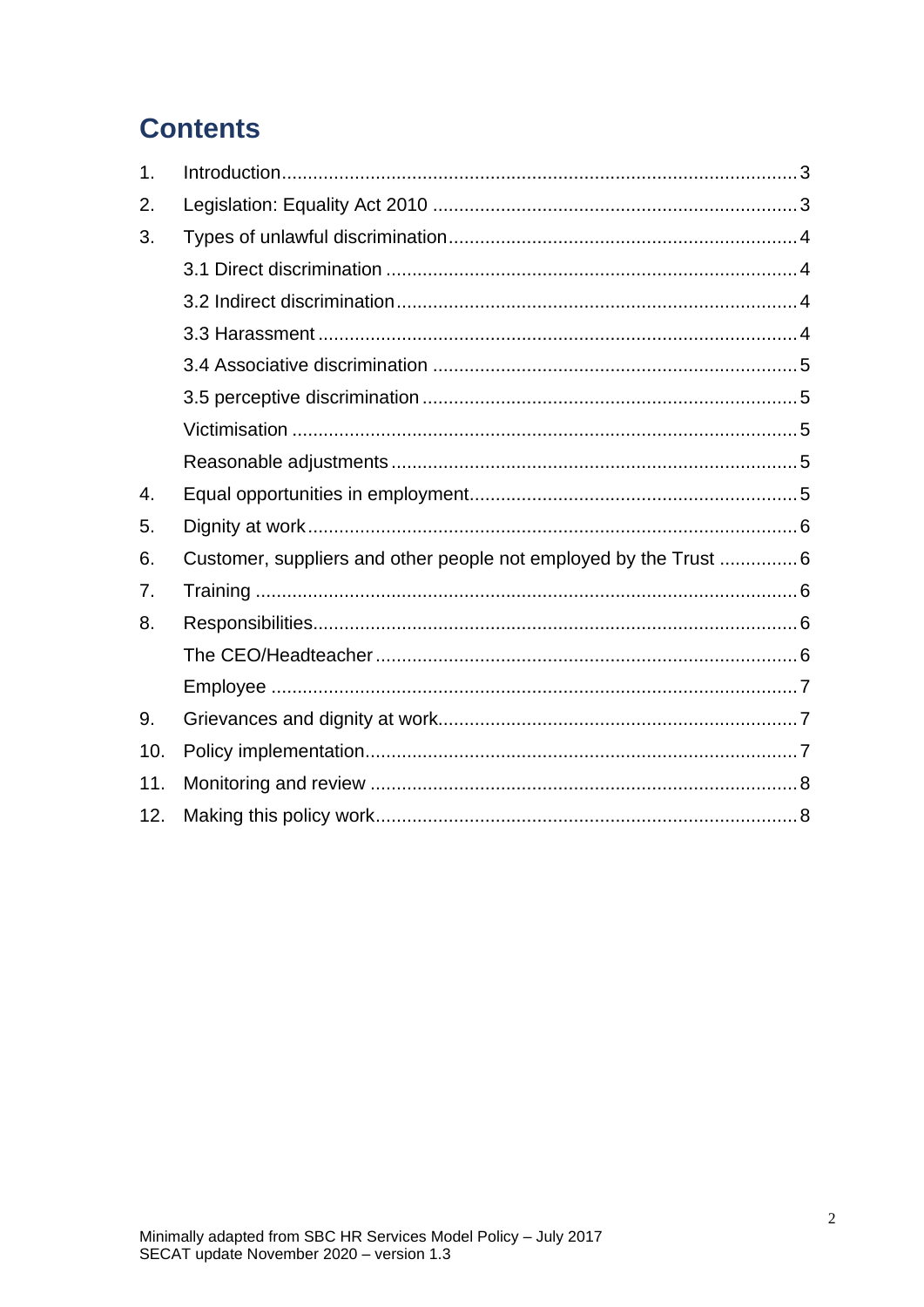# **Equal Opportunities Policy**

# **1. Introduction**

- 1.1 The Trust is committed to providing equal opportunities and to avoiding unlawful discrimination in employment. This policy is intended to assist the Trust to put this commitment into practice. Compliance with this policy should also ensure that employees do not commit unlawful acts of discrimination.
- 1.2. The Trust wishes to promote a culture where everybody feels a personal responsibility to ensure that the dignity of colleagues, pupils and other clients and customers is upheld and which ensures that support mechanisms are in place, to guide managers and employees in their conduct and behaviour towards others.
- 1.3 The Trust recognises that a crucial element of ensuring equal opportunities in employment is to have a work environment free from harassment and bullying and where everyone is treated with dignity and respect. The Trust has a separate Grievance and Dignity at work policy, which as at its core the objective of supporting these principles and providing a framework to deal with cases where they are contravened.

# **2. Legislation: Equality Act 2010**

- 2.1 The Equality Act 2010 came into force on 1 October 2010. The purpose of the Equality Act 2010 was to simplify discrimination legislation and create a more consistent and effective framework, while at the same time extending discrimination protection.
- 2.2 The Act sets out a number of protected characteristics. People with one or more of these protected characteristics have legal protection against certain forms of discrimination, which are detailed in section 3 of this policy. The protected characteristics set out in the Equality Act 2010 are:
	- Age
	- Disability
	- Gender reassignment
	- Marriage and civil partnership
	- Pregnancy and maternity
	- Race
	- Religion or belief
	- Sex
	- Sexual orientation.
- 2.3 All of the above groups are protected from direct discrimination, which is defined as treating someone with a protected characteristic less favourably than others. With the exception of pregnancy and maternity, people with one or more protected characteristic also receive protection from indirect discrimination. Indirect discrimination occurs where an employer puts rules or arrangements in place that apply to everyone, but which have one or more element that put someone with a protected characteristic at an unfair disadvantage.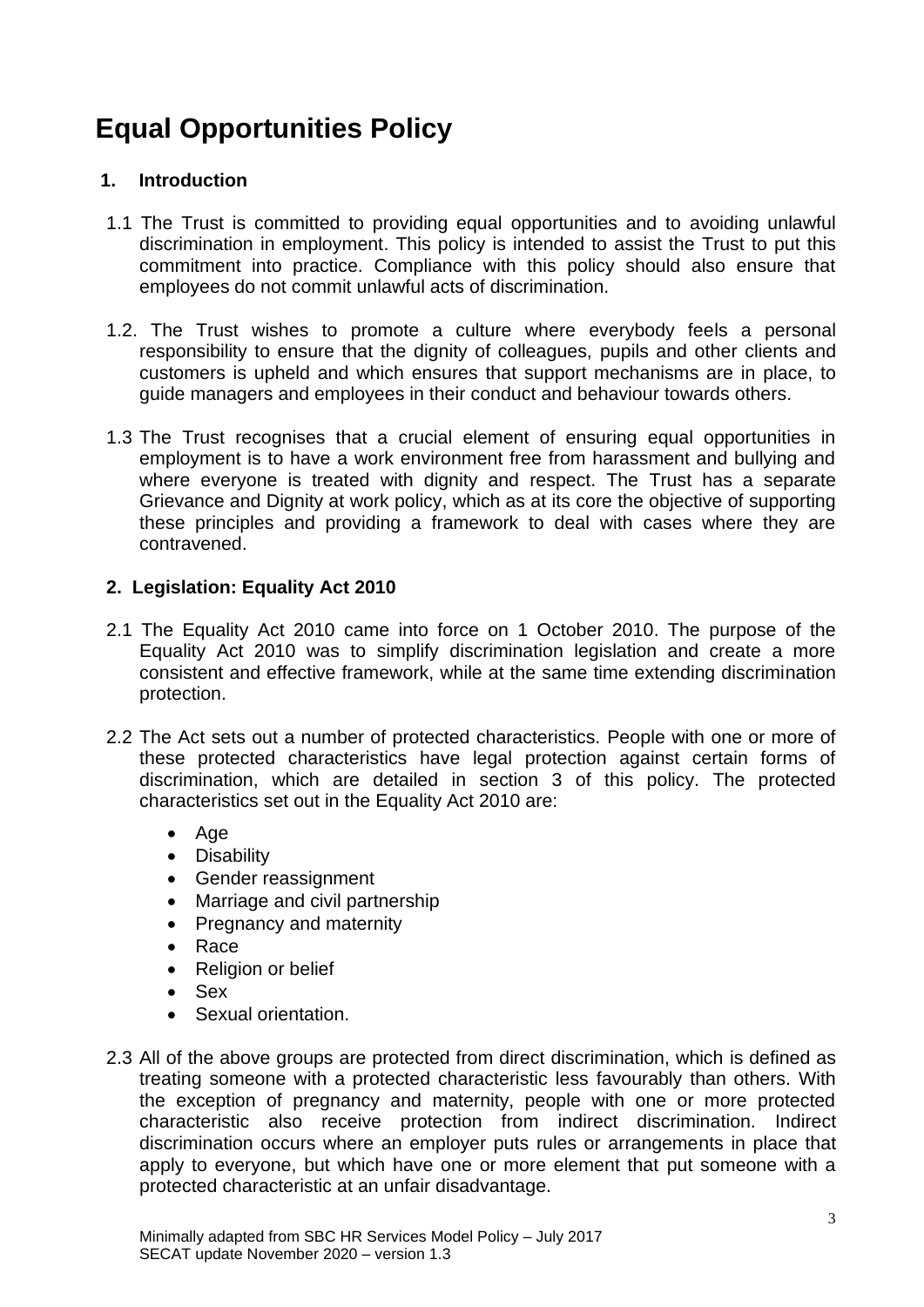- 2.4The Trust recognises its legal and moral responsibility to ensure as far as reasonably practicable that its employees do not commit acts of discrimination against other employees or members of the public.
- 2.5 Employers may take positive action in the form of proportionate measures to encourage or train people from an under-represented group to apply for jobs, overcome a perceived disadvantage or meet specific needs based on a protected characteristic. For example, an employer could facilitate women having access to childcare facilities or provide certain religious groups with time off for religious observance.
- 2.6 It is unlawful to discriminate in the recruitment and employment of staff and it is also unlawful for an employer or its staff to discriminate against or harass service users or members of the public. It may also be unlawful to discriminate post-employment, e.g., refusing to give a reference for a reason related to one of the protected characteristics.
- 2.7 Staff should not discriminate against or harass service users or a member of the public in the provision of services or goods. It is unlawful to fail to make reasonable adjustments to overcome barriers to using services caused by disability. The duty to make reasonable adjustments includes the removal, adaptation, or alteration of physical features, if the physical features make it impossible or unreasonably difficult for disabled people to make use of services. In addition, service providers have an obligation to think ahead and address any barriers that may impede disabled people from accessing a service.

## **3. Types of unlawful discrimination**

**3.1 Direct discrimination:** where a person is treated less favourably than another because of a protected characteristic. An example of direct discrimination would be refusing to employ a woman because she is pregnant.

In limited circumstances, employers can directly discriminate against an individual for a reason related to any of the protected characteristics where there is an occupational requirement. The occupational requirement must be crucial to the post and a proportionate means of achieving a legitimate aim.

- **3.2. Indirect discrimination:** where an organisation's practices, (technically a provision, criterion or practice or PCP has the effect of disadvantaging people who share a protected characteristic and it cannot be shown to be a proportionate means of achieving a legitimate aim. For a practice to be considered a legitimate aim it must be a real objective that is crucial to the running of a business or organisation. Expenditure alone is not likely to be classed as legitimate. Similarly, the means must be proportionate. This means that the discriminatory impact must be outweighed by the importance and benefit of the aim and that there is no reasonable less discriminatory alternative.
- **3.3. Harassment:** where there is unwanted conduct, related to one of the protected characteristics (other than marriage and civil partnership, and pregnancy and maternity) that has the purpose or effect of violating a person's dignity; or creating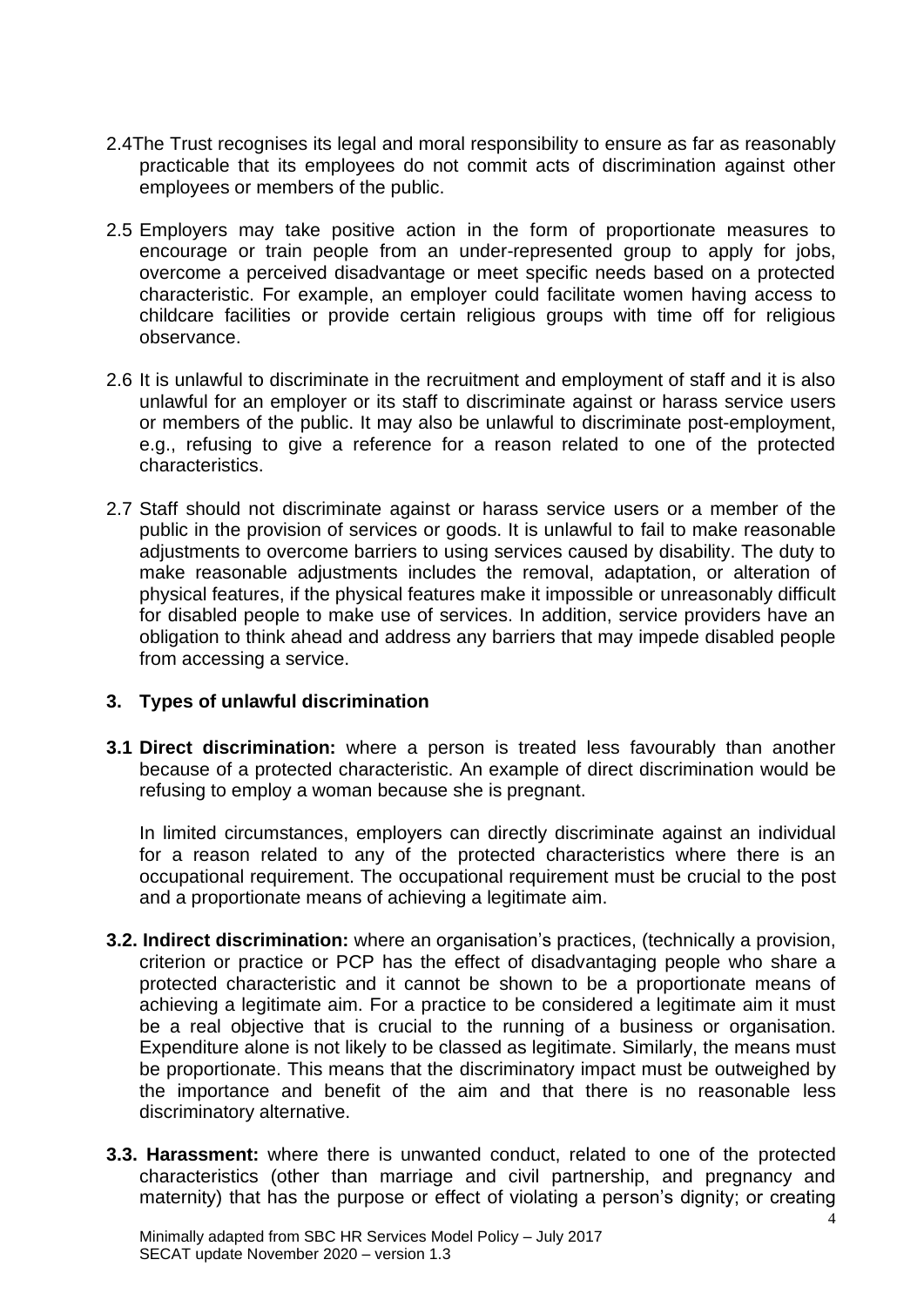an intimidating, hostile, degrading, humiliating or offensive environment. It does not matter whether or not this effect was intended by the person responsible for the conduct.

- **3.4. Associative discrimination:** where an individual is directly discriminated against or harassed for association with another individual who has a protected characteristic (although it does not cover harassment because of marriage and civil partnership, and pregnancy and maternity). For example, it is unlawful for an employer to discriminate against an employee because they have a disabled partner.
- **3.5.Perceptive discrimination:** where an individual is directly discriminated against or harassed based on a perception that he/she has a particular protected characteristic when he/she does not, in fact, have that protected characteristic (other than marriage and civil partnership, and pregnancy and maternity).
- **3.6 Victimisation:** where an employee is subjected to a detriment, such as being denied a training opportunity or a promotion because they made or supported a complaint or raised a grievance under the Equality Act 2010, or because they are suspected of doing so. However, an employee is not protected from victimisation if they acted maliciously or made or supported an untrue complaint. The complainant does not need to compare their treatment with someone who has not made or supported a complaint under the Equality Act 2010.
- **3.7 Reasonable adjustments:** Employers must make reasonable adjustments to make sure disabled workers including contract workers, service users and the public are not practice put at a substantial disadvantage by a physical feature, provision or criteria compared with someone who is not disabled. The purpose of the reasonable adjustment is to enable the disabled person to overcome the disadvantage.

## **4. Equal opportunities in employment**

- 4.1 The Trust will avoid unlawful discrimination in all aspects of employment including recruitment, promotion, opportunities for training, pay and benefits, discipline, and selection for redundancy.
- 4.2 Job descriptions and person specifications will be limited to those requirements that are necessary for the effective performance of the job. Candidates for employment or promotion will be assessed objectively against the requirements for the job, taking account of any reasonable adjustments that may be required for candidates with a disability. The Recruitment and Selection Policy and associated guidelines contain more information on this requirement.
- 4.3 The Trust will consider any possible indirectly discriminatory effect of its standard working practices, including the number of hours to be worked, the times at which these are to be worked and the place at which work is to be done, when considering requests for variations to these standard working practices and will refuse such requests only if the Trust considers it has sound service reasons, unrelated to any protected characteristic, for doing so. The Trust will comply with its obligations in relation to statutory requests for contract variations. The Trust will also make reasonable adjustments to its standard working practices to overcome barriers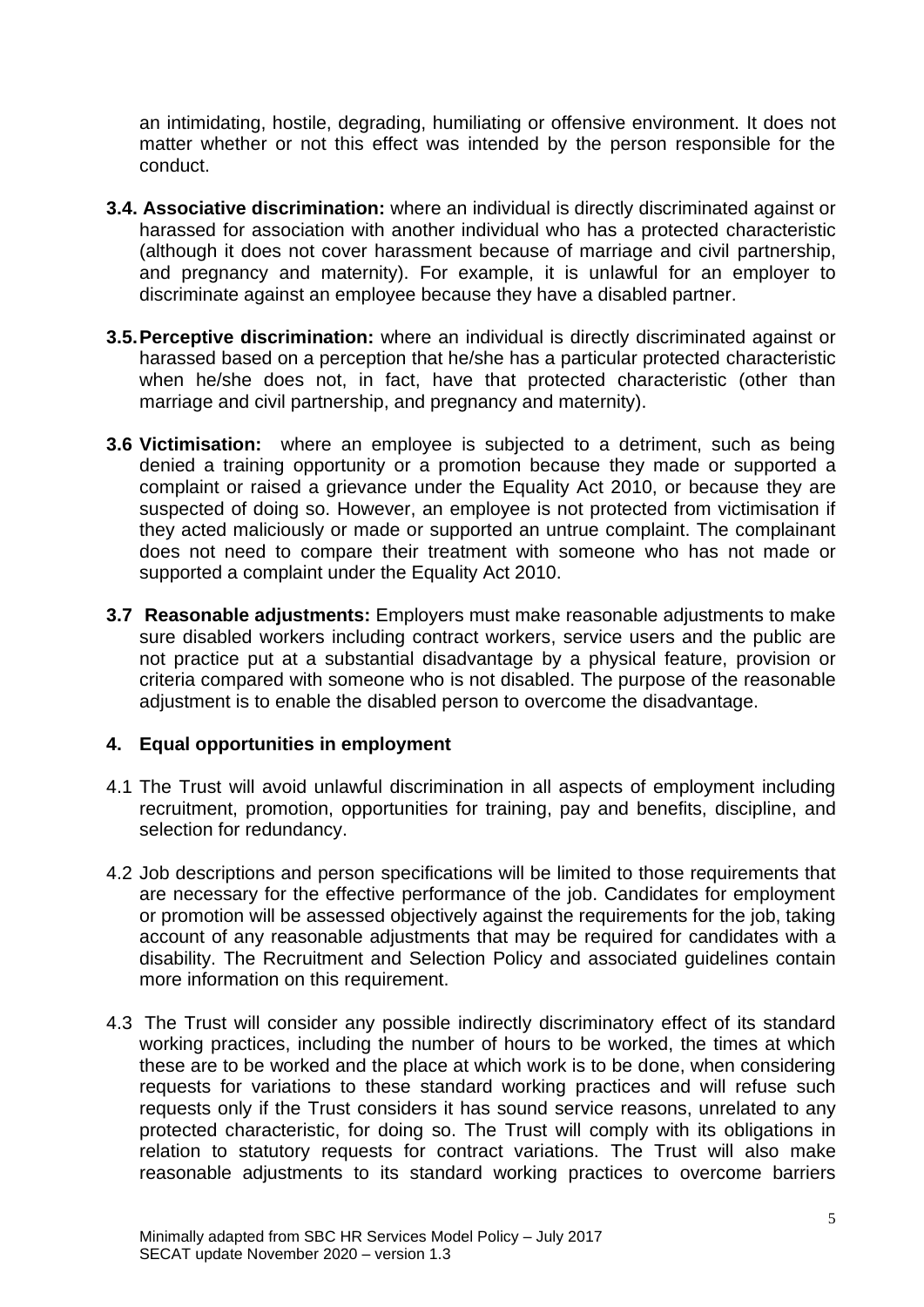caused by disability. The Trust will monitor the outcome of investigations where allegations of discrimination are made.

- 4.4 The Trust will monitor the protected characteristic composition of the existing workforce and of applicants for jobs (including promotion), and will consider and take any appropriate action to address any problems that may be identified as a result of the monitoring process. Particular care will be taken to ensure any monitoring will not identify individuals but will assist in trend analysis.
- 4.5 The Trust cannot lawfully discriminate in the selection of employees for recruitment or promotion, but may use appropriate methods, which the law allows, such as positive action, to address the under-representation of a group in particular types of job.

## **5. Dignity at work**

5.1 The Trust has a separate Grievance and Dignity at Work policy concerning issues of bullying and harassment on any grounds, which details how complaints of this type will be dealt with.

# **6. Customers, suppliers and other people not employed by the Trust**

- 6.1 The Trust will not discriminate unlawfully against customers and service users using or seeking to use goods, facilities or services provided by the Trust.
- 6.2 Employees should report any bullying or harassment by service users, customers, suppliers, visitors or others to their manager who will take appropriate action.

# **7. Training**

- 7.1 The Trust will provide training in equal opportunities for managers and others likely to be involved in recruitment or other decision making where equal opportunities issues are likely to arise.
- 7.2 The Trust will provide training for all existing and new employees and others, engaged to work at the Trust to help them understand their rights and responsibilities under the Grievance and Dignity at Work policy and what they can do to help create a working environment free of bullying and harassment. The Trust will provide training for managers to enable them to deal more effectively with complaints of bullying and harassment.

# **7. Responsibilities**

## **The CEO/Headteacher**

7.1 The CEO/Headteacher, will ensure that the Trust's policy on equal opportunities is implemented and is supported by the Academy Committees and Trustees in so doing.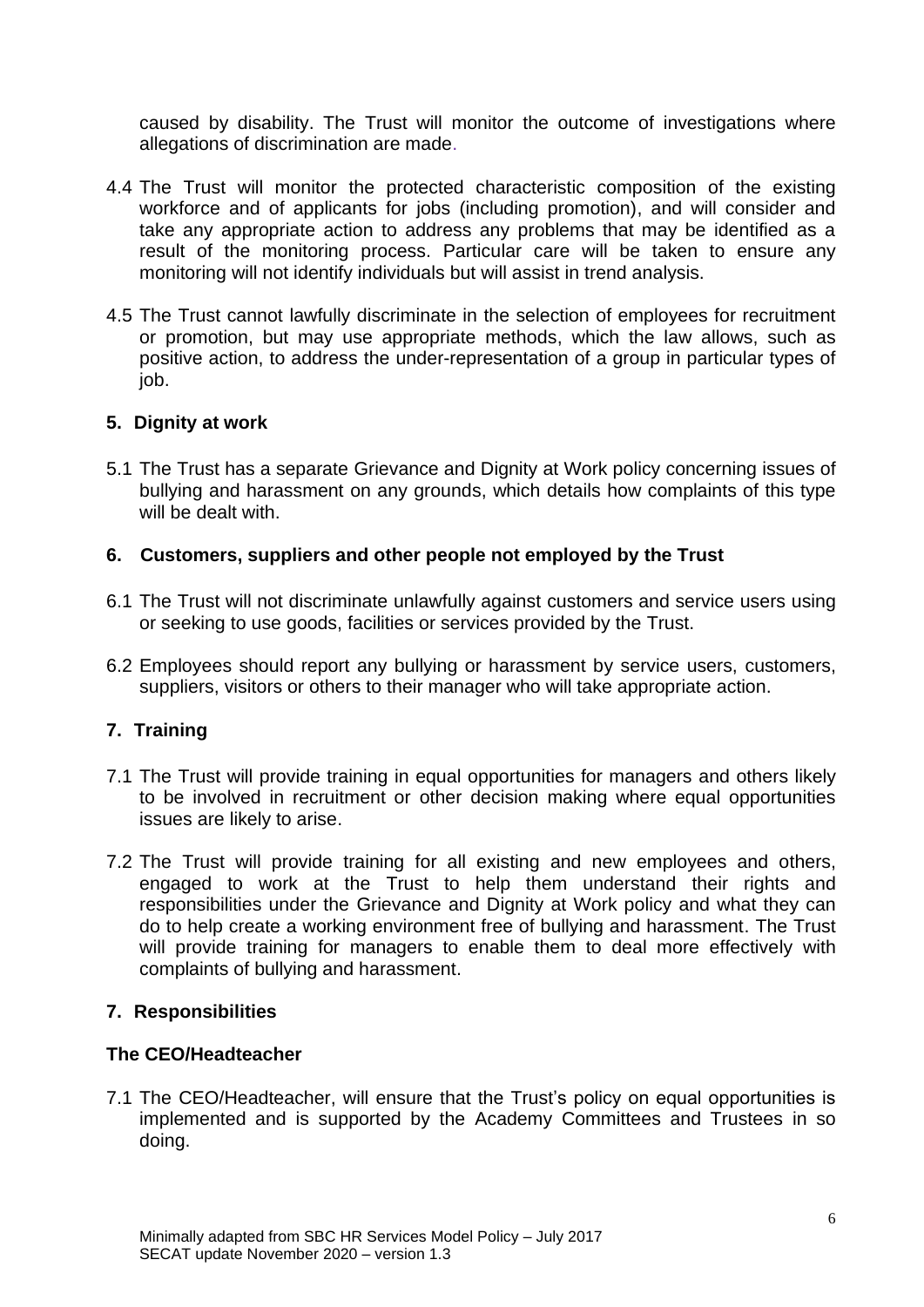- 7.2 The CEO/Headteacher will ensure that all staff are aware of Trust policy on equal opportunities and that they apply its principles fairly and consistently.
- 7.3 The CEO/Headteacher will promote respect for other people in all aspects of school life.

# **Employees**

- 8.1 Every employee is required to assist the Trust to meet its commitment to provide equality of opportunity both in employment and in-service provision and to avoid unlawful discrimination.
- 8.2 Employees can be held personally liable as well as, or instead of, the Trust for any act of unlawful discrimination. Employees who commit serious acts of harassment may be guilty of a criminal offence. Serious breaches of this policy may constitute gross misconduct and warrant summary dismissal.
- 8.3 Acts of discrimination, harassment, bullying or victimisation by employees against other employees, workers and/or pupils or other service users are disciplinary offences, which will be dealt with under the Trust's disciplinary procedure. Discrimination, harassment, bullying or victimisation may constitute gross misconduct and could lead to summary dismissal.

## **9. Grievances and dignity at work**

- 9.1 If an employee considers they may have been unlawfully discriminated against, bullied, harassed or victimised, they may use the Trust's Grievance and Dignity at Work Policy and Procedure to make a complaint.
- 9.2 The Trust will take any complaint seriously and will seek to resolve any grievance that it upholds. The employee will not be penalised for raising a grievance, even if their grievance is not upheld, unless their complaint is both untrue and made in bad faith.

## **10. Policy implementation**

- 10.1 As detailed in section 6, the Trust will provide appropriate training to ensure this policy is complied with and values of dignity and respect are promoted.
- 10.2 The Trust will ensure that their staff are fully briefed on any revision of this policy and any related ones, e.g. Grievance and Dignity at Work
- 10.3 The Trust may also periodically monitor how successfully it is providing equal opportunities in employment by other means which may include an Equality Impact Assessment, confidential staff surveys, employee leavers' questionnaires, or by other means of enquiry.